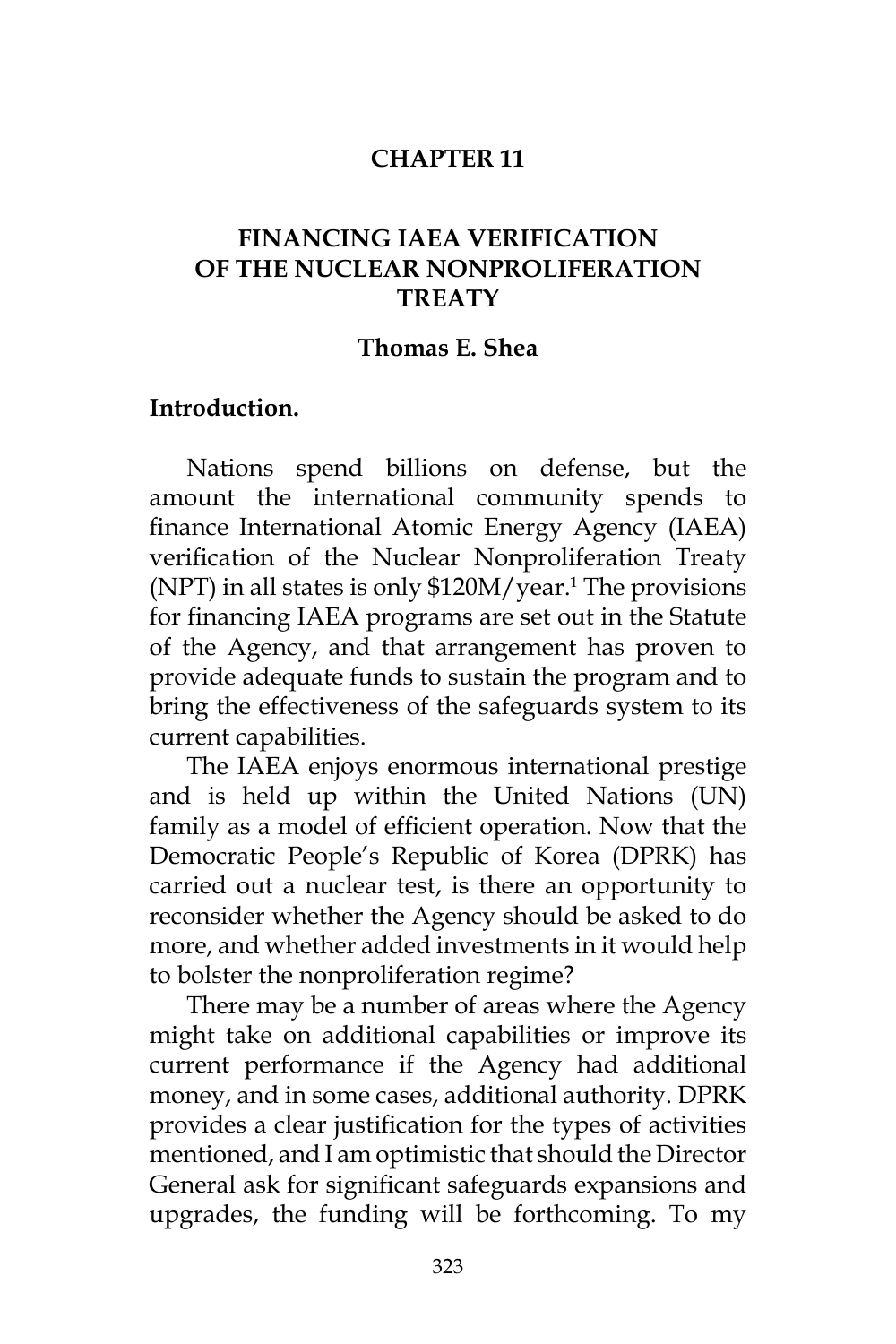mind, the Director General should convene a council of wise men to assist in determining how best to respond in this matter.

In addition to the areas addressed earlier today, the Agency needs to replace its Safeguards Analytical Laboratory and wishes to accelerate the turnaround time for environmental samples. It needs to implement advanced data visualization systems to analyze and evaluate the streams of data arising from open source information analysis and other modern safeguards methods. It should also bolster the NPT regime by: (1) strengthening international norms against proliferation; (2) assuring the human capital needed to carry out the myriad tasks associated with implementing the nonproliferation regime; (3) facilitating or even stimulating the global expansion of nuclear power while providing compelling advantages to states to refrain from acquiring sensitive nuclear technologies; (4) developing and deploying nuclear power systems tailored to the needs and challenges of the developing areas of the world—where future problems are most likely to emerge; and (5) beginning constructive steps in relation to the disarmament commitments of the nuclear-weapons states parties to the NPT, and extending that enterprise to include all states possessing nuclear weapons.

These roles could have fundamental and significant impacts on international security; they would cost from tens of millions to billions of dollars or Euros per year to realize.

### **Financing IAEA Safeguards: Existing Practice.**

Under paragraph 2 of INFCIRC/153, the Agency is *obligated* to ensure that safeguards will be applied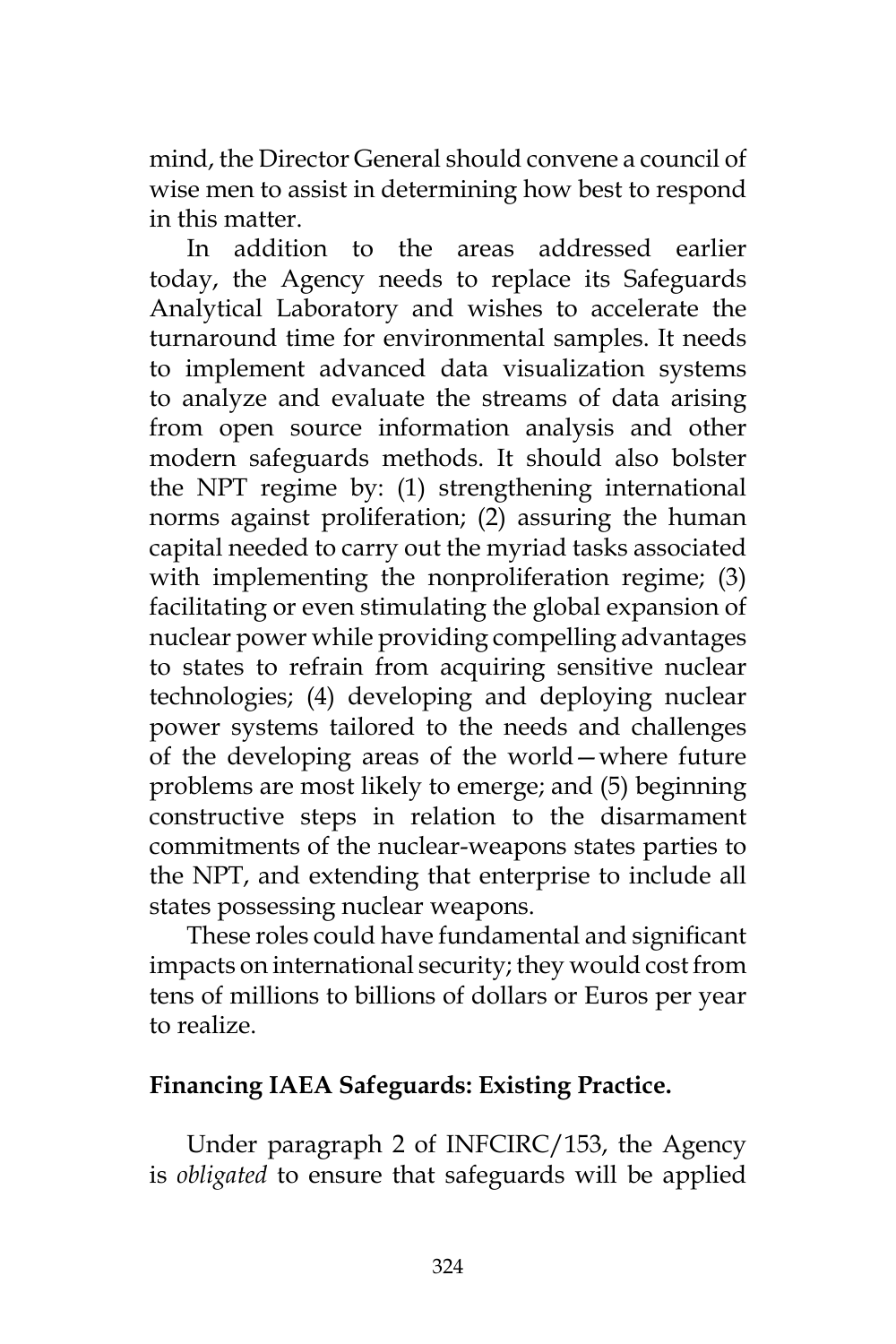in accordance with the terms of the safeguards agreements. Safeguards in non-nuclear-weapons states concluded pursuant to INFCIRC/153 must be applied; member states must pay the fees assessed under the provisions of the IAEA Statute<sup>2</sup> as part of the regular budget to ensure that the Agency is able to meet its obligations. All other IAEA programs are voluntary in nature and depend upon the availability of adequate resources to be carried out.

The existing financial system provides a reliable funding stream for the regular budget assessments once established; the challenges arise in:

- defining just what safeguards are actually necessary to meet these obligations, and,
- the difficulty in achieving increases in the regular budget when additional activities, staff or equipment are considered necessary.

During the long lean years, the Safeguards Department lived on zero real growth, coping by introducing technical innovations that improved verification coverage and quality—equipping inspectors and inspection systems with computers and getting facility operators to make their declarations on computer media that can be read by inspector-computers at the facilities during inspections. The Safeguards Department also gained efficiencies by deploying its inspectors increasingly through regional offices as a way to increase the days an inspector can actually spend inspecting, by reducing or cutting out inspection activities that are optional (such as in nuclear-weapons states) and by changing the safeguards rules and procedures to either reduce the requirements or to find alternative means to secure the assurances needed. Pierre Goldschmidt managed to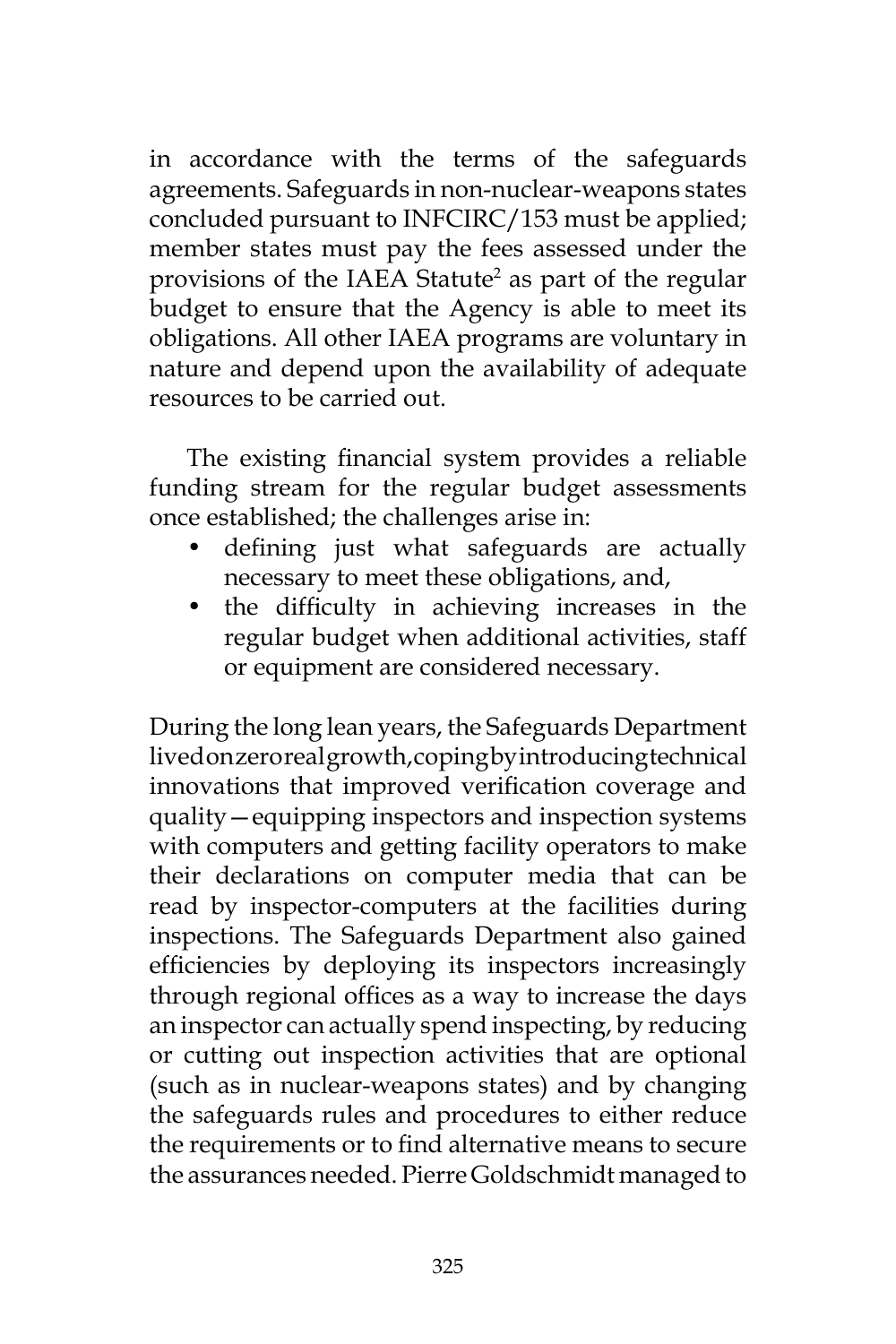secure a substantial increase in the regular safeguards budget, but it took years before the Board was finally convinced.

The regular budget for financing the IAEA is governed by the provisions set out in the Agency's Statute, which each member state accepts. Each year, as safeguards is a mandatory program, budget estimates of what it will cost to meet the required verification activities are prepared, based on guidance from the director general and a sense conveyed informally from the Geneva Group.3 Sometimes the guidance comes first, sometimes it is a reaction representing what the director general senses the traffic will bear. Following internal consultations and adding the required shares to support the management activities and other costs, the director general presents the budget to the Program and Budget Committee of the Board in May of each year. When the Committee is satisfied, it recommends the budget to the Board, and when it is satisfied, the Board submits the recommended budget to the General Conference for its approval.

Budget increases are resisted for a host of reasons. National treasuries always have competing demands. In addition to resisting expenditures simply due to competing demands, IAEA member states are normally not seeking to expand the power of international organizations, as sooner or later the power and influence they achieve might be exercised against a state's national interests. Preventing mission creep remains an active concern. Also, achieving an increase in the regular IAEA safeguards budget also involves maintaining some sort of balance with contributions to technical cooperation. Moreover, when cuts in other programs have been proposed as a means to provide additional money for safeguards, the director general has refused.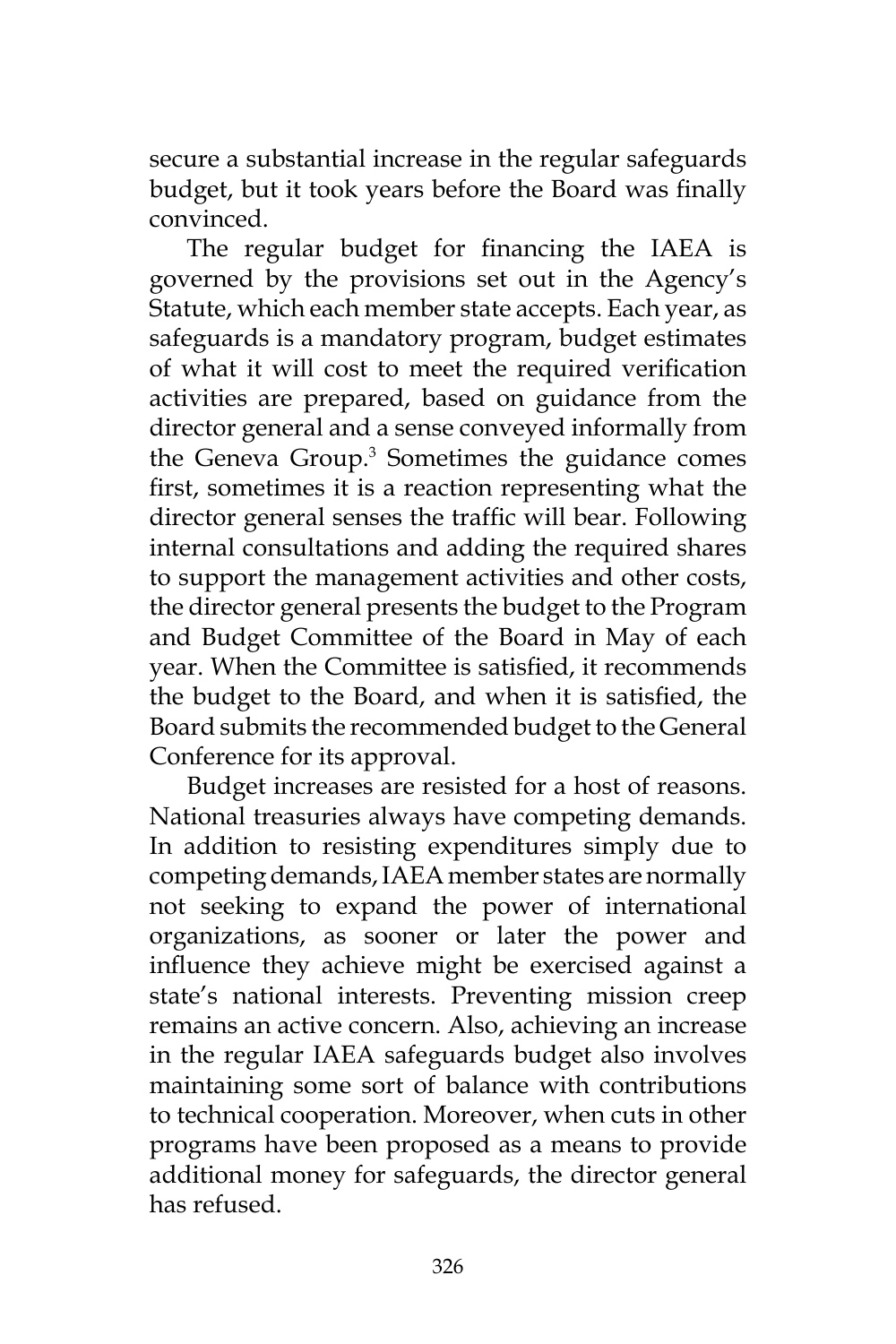There are ways to mobilize a consensus to demonstrate that additional capabilities are needed. The director general convenes wise-men meetings from time to time; there are internal and external audit requirements (financial and programmatic) to assure that the ship remains on course. The U.S. General Accounting Office carries out independent program reviews to determine for the U.S. Congress that its appropriations are providing the capabilities it seeks.

All things considered, the Agency's verification capabilities are today vastly superior to where they stood when the NPT came into force, or when Iraq and the DPRK first violated their nonproliferation undertakings.

# **Extrabudgetary Contributions.**

In addition to the regular budget, the IAEA relies on extrabudgetary contributions from its member states. In 2005, member states provided extrabudgetary contributions in the amount of \$130,863,115 to the Agency in cash and in kind.<sup>4</sup> Most of this is for the Technical Cooperation Fund, but some of it goes to the Safeguards Department—not for mandatory inspections, but for equipment or inspections in nuclear-weapons states, for example. The U.S. voluntary contribution to the IAEA in 2006 was \$49.5 million; \$19.1 million of that was for safeguards and \$14.2 million was for the U.S. Program of Technical Assistance to Agency Safeguards (POTAS). Counting POTAS, there are about 18 member state support programs that provide money and talent for the Safeguards Department to improve its capabilities and performance.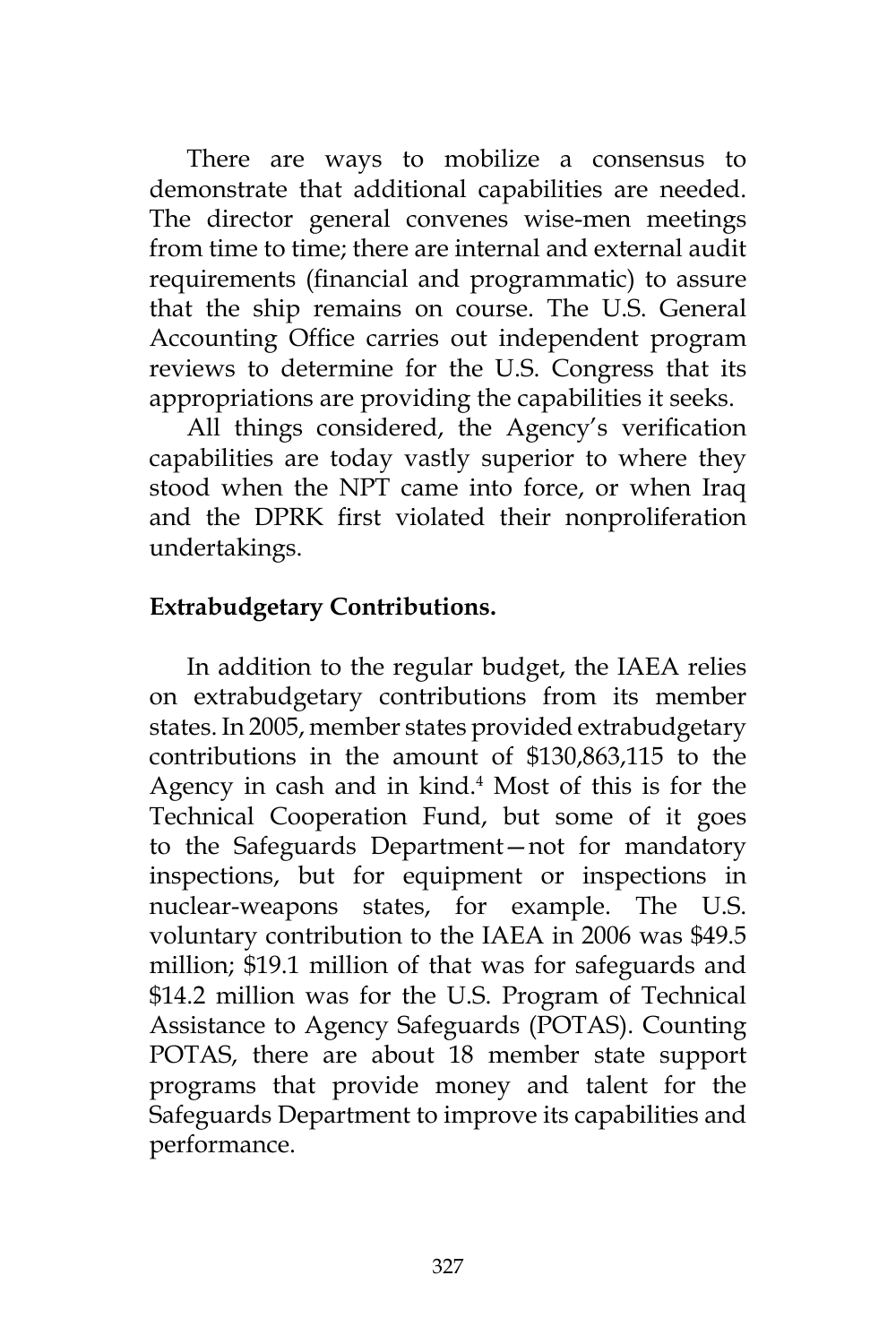Extrabudgetary contributions are also provided by other UN organizations and other international organizations, in the amount of \$6.8M in 2005. This included a contribution by the Nuclear Threat Initiative (NTI).<sup>5</sup> At the special event that took place during the 2006 IAEA General Conference, former Senator Sam Nunn, Co-Chairman of NTI, announced a contribution of \$50M to be used by the IAEA, together with other contributions, to establish a nuclear reactor fuel bank that would provide assurances of supply to states adopting nuclear power. NTI represents a new departure for the IAEA, a philanthropic institution investing in the IAEA to accomplish activities related to nuclear security and nonproliferation issues.

The Agency has a policy in place to accommodate contributions from virtually any source, assuring that the Agency's policymaking organs will determine how such funds are managed and spent.<sup>6</sup> Note that it is not common for the IAEA to solicit funds for activities that are not supported by existing mechanisms. However, the Board, acting on a request by the director general, did establish a special fund for the receipt of the Nobel Peace Prize, the "IAEA Nobel Cancer and Nutrition Fund." In establishing the fund, "the director general also encourages member states and other donors to contribute to the special fund by making available additional resources both in cash and in kind, to be used to maximize the Agency's ability to build capacity and transfer the needed know-how to developing countries."7 Thus, a precedent—albeit limited—has been established in which the Agency has gone beyond the normal financial means available to it to encourage donations from unspecified parties.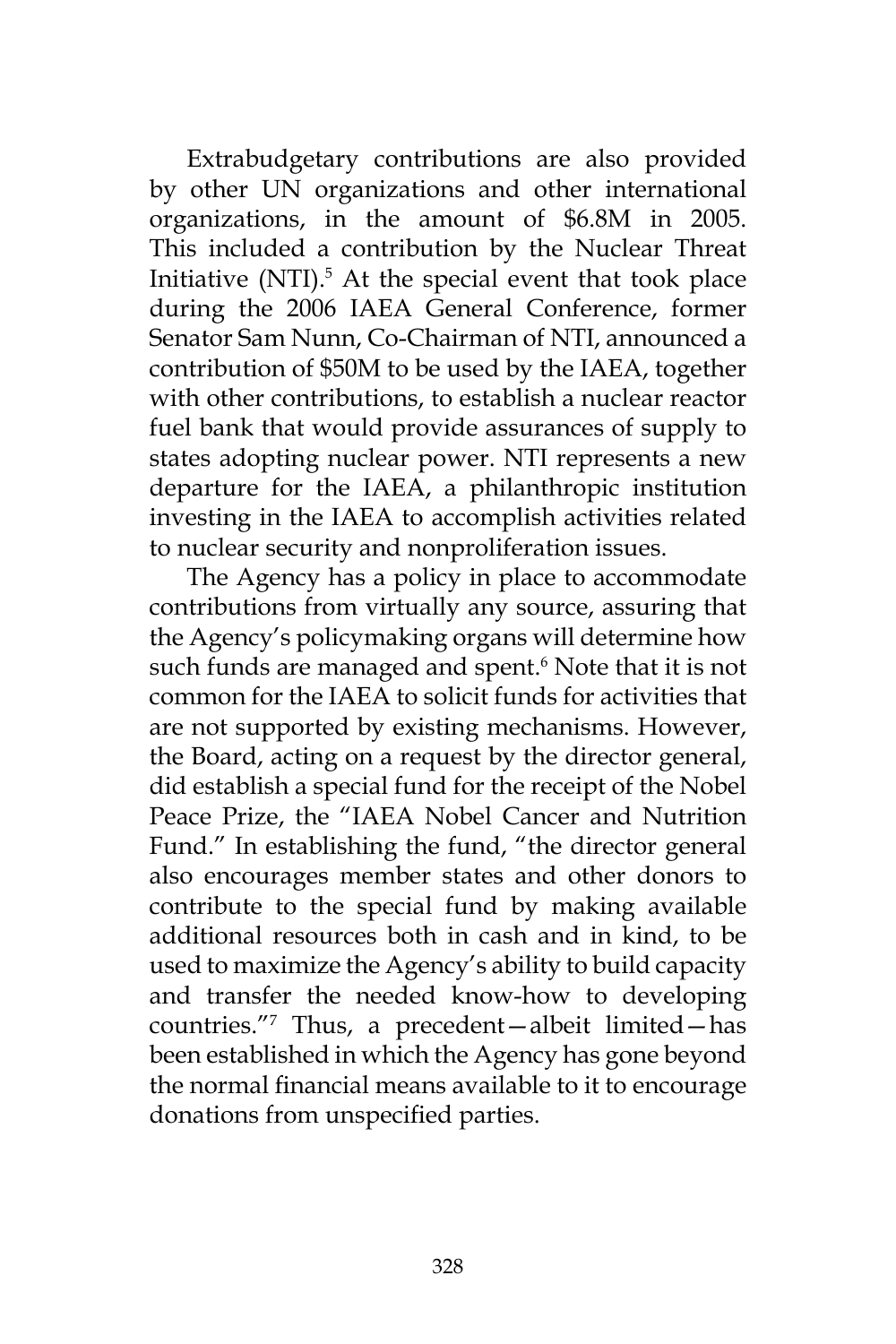# **Expanding the Nonproliferation Regime on a Different Financial Basis.**

Increasing contributions from national treasuries could be significant if there is a proliferation event such as the DPRK nuclear test—or if a new treaty comes into force that carries financial obligations with it. Short of that, further increases are likely to be sporadic, driven when a consensus eventually emerges demanding improvement.

However, there is another way. Suppose that the nonproliferation regime provided a steady stream of significant income so that the decision shifted from how to raise money to how to spend it. The whole notion of creative steps to strengthen the nonproliferation system would then appear in a different light.

Here are five ways in which such a condition could be created.

1. *Endowment:* A "Nonproliferation Endowment" could be chartered to improve the IAEA's ability to verify the NPT and to stimulate peaceful nuclear programs designed for economic development and a stable peace. Such an endowment could be funded by substantial donations from wealthy individuals or foundations. Such an effort would actively solicit contributions from the public, the nuclear industry, the alumni of the nonproliferation work force, and governments as well. Note that the Harvard endowment, which includes some 10,000 contributions, is now valued at approximately \$26B.

2. *Surcharge:* In the United states, "customers who use nuclear power pay for the disposal of spent fuel. The federal government collects a fee of one mil (onetenth of a cent) per kilowatt-hour of nuclear-generated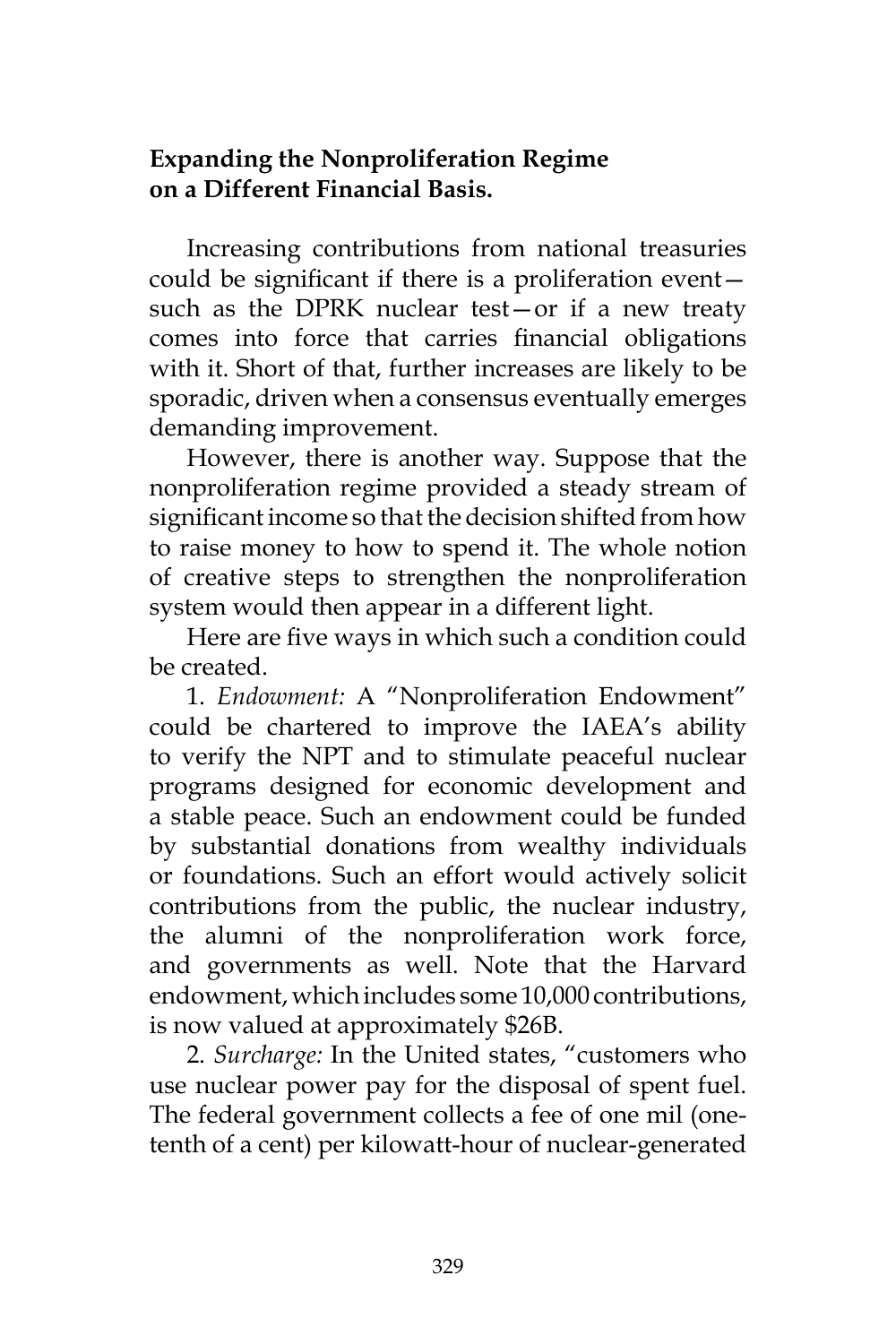electricity from utilities. This money goes into the Nuclear Waste Fund. In addition, Congress makes an annual appropriation from the General Fund of the Treasury to pay for disposal of defense-related highlevel radioactive waste."8 Of course, any country could establish a surcharge system for any reason, like spent fuel management, or for nonproliferation purposes. Today, there are approximately 449 nuclear power plants in operation;<sup>9</sup> if that were the case when the IAEA was created, it is possible that the Statute might make different arrangements. The Agency's Statute could be revised, possibly to make a surcharge on all plants constructed after a specified date.

A surcharge arrangement might fit best into a new legal framework, as a basis for transparencyrelated measures under a fissile material cut-off treaty, for example, or under a future framework for expanding global nuclear power as a means to stimulate nuclear power in the developing areas of the world. In the latter case, such a funding stream might be used to start-up new nuclear projects under a scheme that allowed delayed repayment such that the nuclear plant could begin to bring about economic development for several years before repayments would commence.

A surcharge should be levied as a fixed percentage of some commodity price. That way, the rate is the same for all states or exporters, and the amounts of money would follow inflation in a natural way without the need for periodic negotiated adjustments with all the drama that such steps would entail. For example, a surcharge of 1 percent on nuclear generating costs collected from nuclear utilities would provide an funding stream of \$700M/year from the United States alone.10 One percent may be too much or too little; only by considering the aims for such a framework could a defensible figure be set.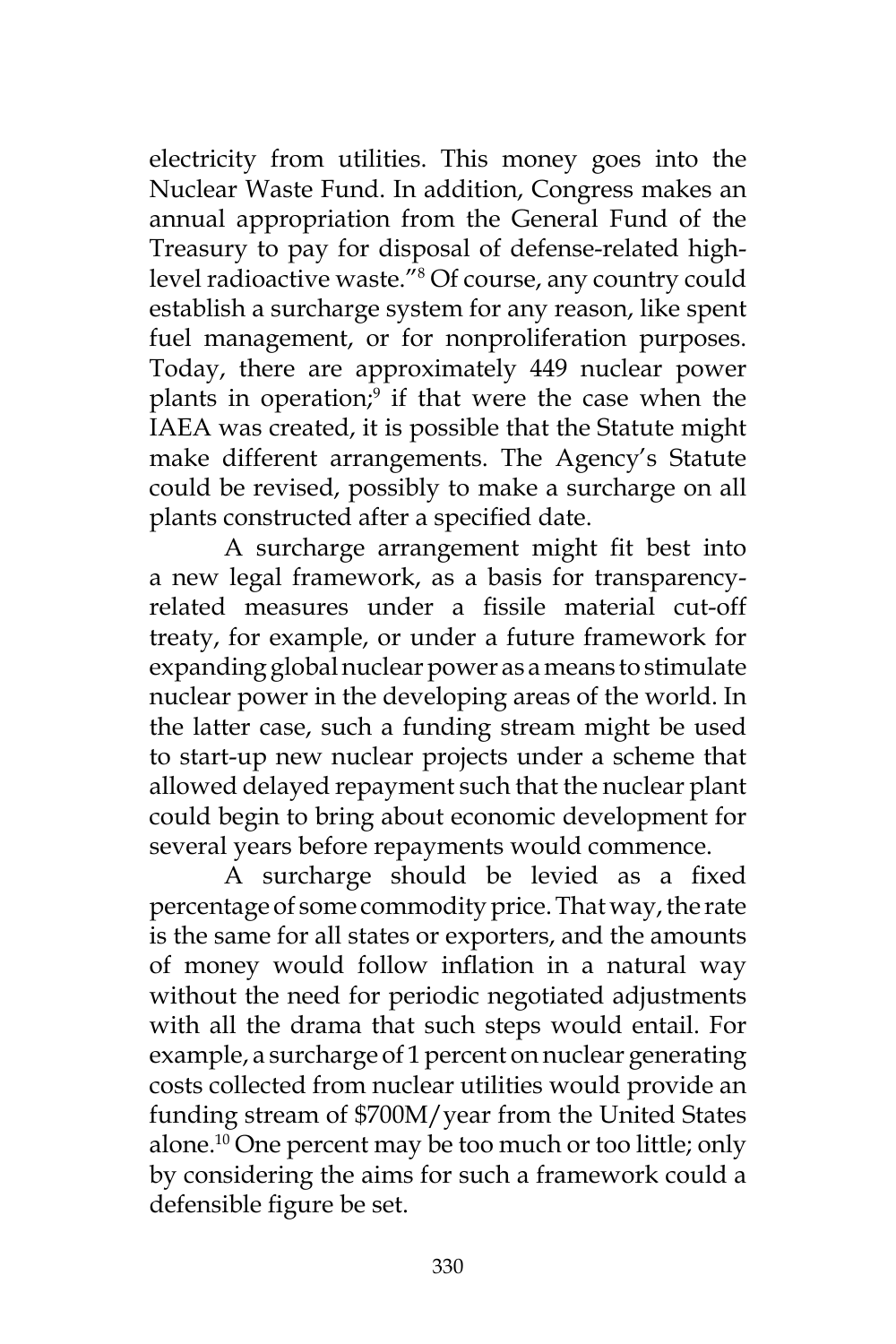3. *Selling services:* The IAEA could be asked to organize nuclear operations under extra-territorial agreements with host countries. These might include nuclear power plants for regional power sharing in the developing areas of the world, multinational uranium enrichment centers, spent fuel reception centers, multinational spent fuel recycle centers and nuclear waste repositories. The Agency's role in such cases would be to provide the political framework and to secure competent commercial organizations to actually operate the respective facilities. In such cases, it would be reasonable for the Agency to collect fees for the services it provides.

4. *Financial Institutions*: A financial institution (like the World Bank) could be empowered to engage in financing appropriate peaceful nuclear projects under a delayed payback arrangement. The World Bank itself does not currently finance nuclear projects; it did once in Italy, $11$  and today the World Bank is carrying out an investigation to determine whether or not to re-enter this field.<sup>12</sup>

 Whether the World Bank or one or more other financial institutions, such an arrangement would depend upon the capitalization provided and timedependent returns. The delayed repayment scheme identified above would be appropriate, but in addition, consideration might be given to having the financial institutions actually purchase and own the power plants, transferring ownership upon repayment. Such an arrangement would ensure that vendors would receive payments, that prices would be fair, that users would have a measure of assurance of supply, and that vendors could be provided with some degree of indemnification against spurious litigation. Investments made by the financial institution might also carry an accompanying contribution to the IAEA to cover its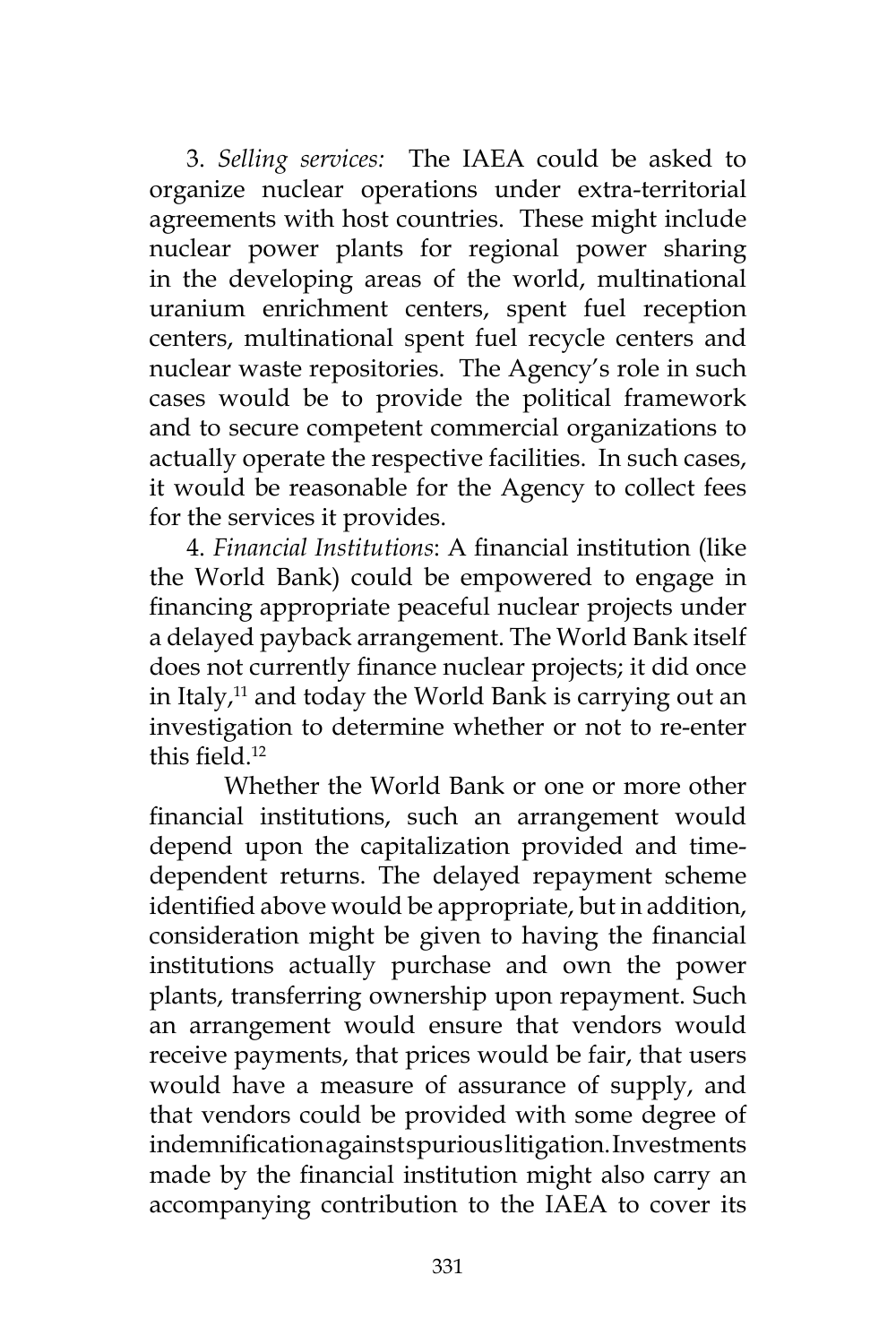expenses as necessary to ensure that the project serves the intended purposes and that the quality of goods and services provided is consistent with international standards.

5. *Market Mechanisms*: The fourth possibility would somehow engage the investment community through the issuance of tax-exempt nonproliferation bonds, which would yield interest on revenues collected down-stream by financing projects under the delayed pay-back arrangements described above. This scheme might connect with one of the earlier mechanisms and would require government investment and oversight to be stable and to avoid suspicions that it might be a ponzi scheme.

6. *Industry Share*: This proposal goes directly to provide the IAEA with enhanced technical capabilities by engaging the exporters of nuclear facilities. Under current practice, if a state imports a reactor or fuel manufacturing plant or any other type of fuel cycle facility, the importer is required to submit the facility for IAEA safeguards. The facility operator and the Agency bear costs as necessary for safeguards to be applied; sometimes the state bills the Agency for the installation of safeguards equipment, sometimes not. The facility operator may pass the costs along as business expenses to its customers.

 Under such an arrangement, for plants to be exported, the vendor and the future facility operator would work with the Agency to develop a safeguards approach, including the inspection equipment to be used by the Agency and the procedures for its maintenance and operation. The vendor would then be responsible for providing such equipment that would become part of the sales price. To the extent that the vendor remains engaged for the maintenance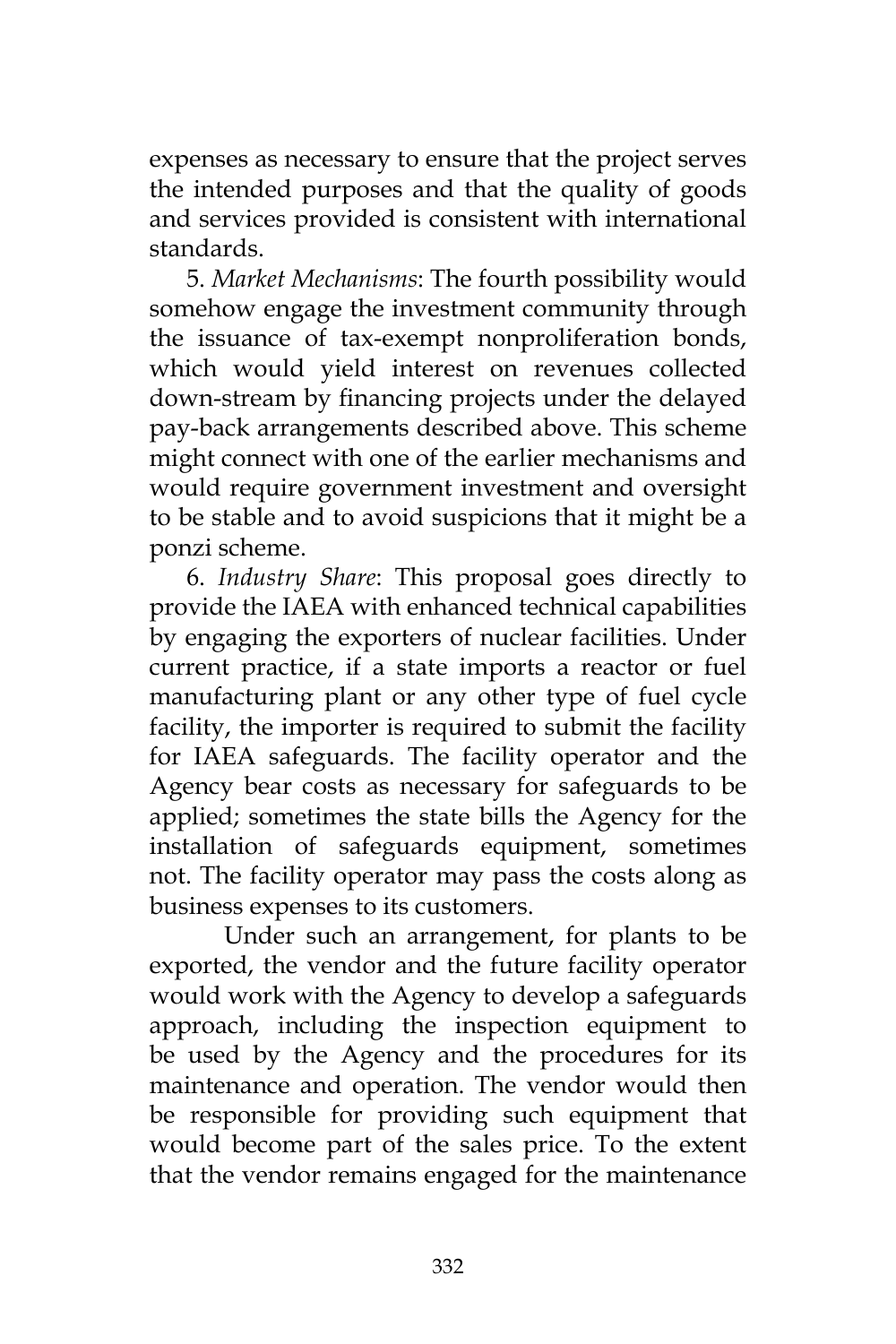or operation of any plant systems, the vendor would remain responsible for assuring that the safeguards equipment continues to meet IAEA needs, including maintenance and upgrades as appropriate. Just as for plant safety systems, the safeguards systems should be integrated into the plant operational systems such that continued operation would be prevented in the event of anomalous indications from the installed safeguards systems.

# **Conclusions.**

The premise of my remarks has been that the proliferation of nuclear weapons threatens national and international security, and that, as the renaissance of nuclear power stimulates its global expansion, the international community needs to reconsider how to prevent disaster while increasing our reliance and stimulating the expansion to the far corners of the globe. In part, that can be accomplished through technological means or through other mechanisms that contain proliferation while permitting growth and stability.

Proliferation is a global concern. The IAEA somehow magically stands before us in this challenging era: no other international organization is held in such high regard, and assuring its continued viability is critical for future peace. Expanding its missions can provide greater assurance of peace and security in the future, provided those roles are considered carefully and implemented under arrangements that promote success.

Money will always be at the core of what the Agency can or should do in the future. While today the Agency relies almost exclusively on assessed contributions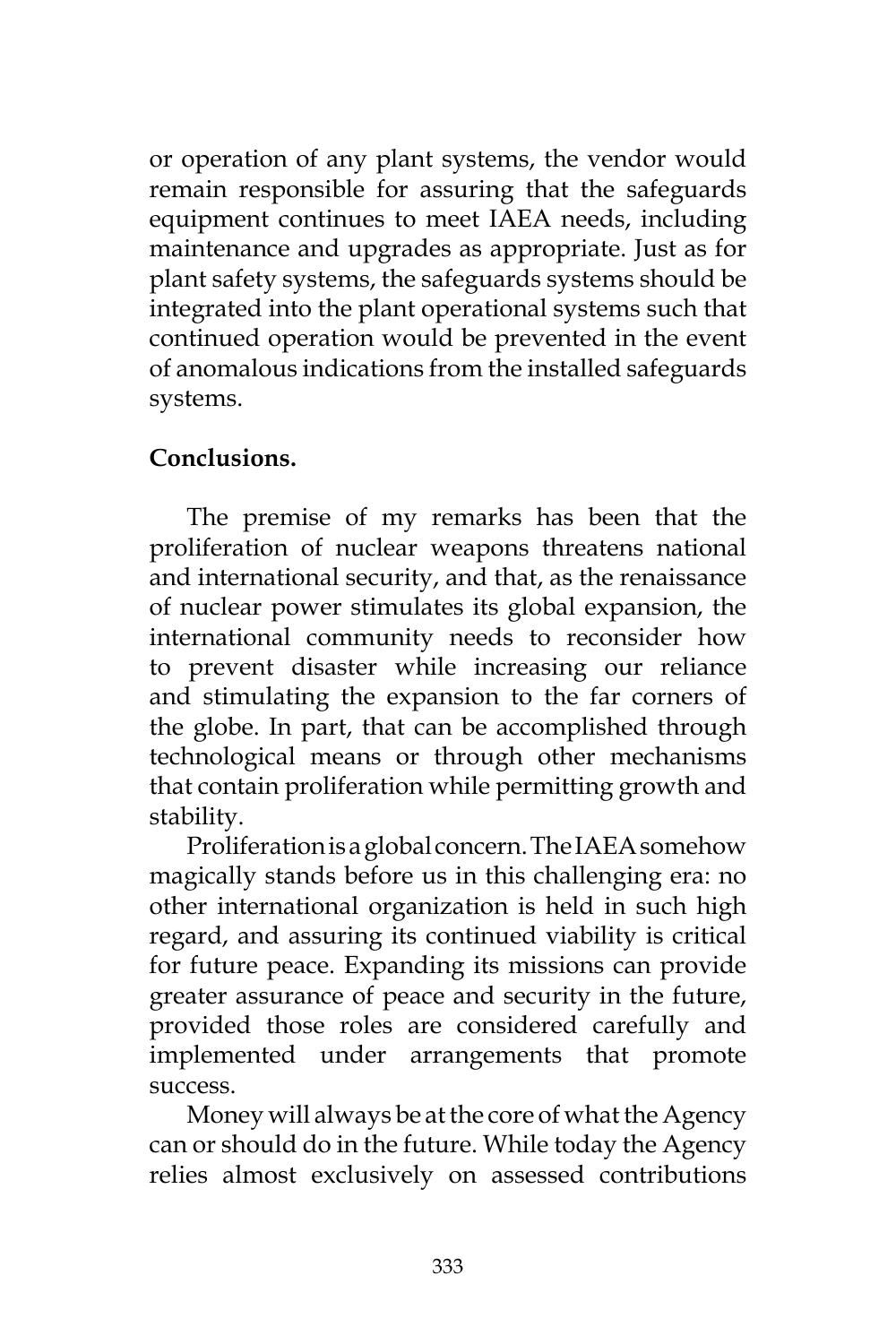from national treasuries and from extrabudgetary contributions, most of which come from those same treasuries. Diversifying the financing arrangements can provide for growth, dropping the grueling debates on how growth could be financed to how the finance already attained can be best directed to secure sustainable economic development and international security.



While IAEA safeguards are a critical part of this enterprise, it is, in fact, one with a rather small price tag. The other areas are in similar need, and the amounts needed may be substantially greater than what the IAEA could gainfully commit to enhanced verification.

#### **ENDNOTES - CHAPTER 11**

1. For the year ending December 31, 2005, the total amount expended on Nuclear Verification was \$121,094,383.00, which includes disbursements and unliquidated obligations. For 2005, the assessed contributions for the IAEA totaled \$316,473,124. GC(50)/8, The Agency's Accounts for 2005, p.54, p.112.

2. See Article XIV of the IAEA Statute.